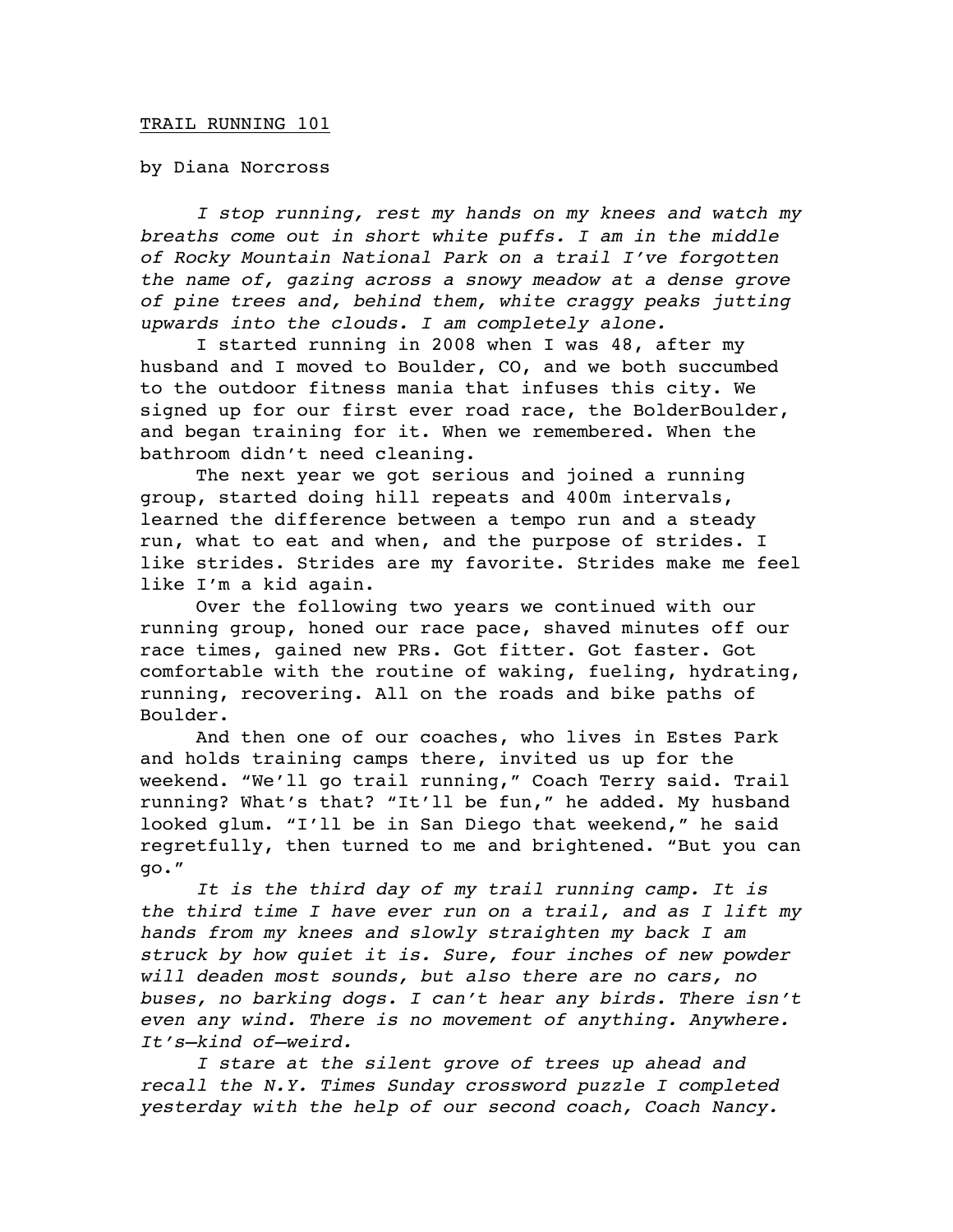*84 down. Seven letters. The clue read, "Bear, vis-à-vis the woods, e.g." Great*, *I muse. Like I need to be thinking about bears. Now.*

"There are a few things to remember when you are out running trails," Coach Nancy told us yesterday during our info session. "First, trail running is about changing gears, not about speed like you roadies are used to." Everyone in the room smiled in recognition, and I readied my pen to list everything else she said. Walk when you need to. Watch where you're going, and try to see a little way ahead so you can anticipate where your feet will go. Plan to get dirty. At some point you'll probably fall—everybody falls. Also, everybody gets lost, so try to keep track of where you've been, of landmarks. Carry a map. Wear layers of clothing and be prepared for the weather to change. You may encounter wild animals, but it's unlikely; they're usually shy of people.

*Yeah, but suppose it's April—springtime—and they're waking up hungry? Sweat trickles down my back. Right now my husband is completing his 55 minute easy run on a smooth, populated bike path that follows the curve of the Pacific. I've been running for 37 minutes in the middle of nowhere and I need to make a decision soon. I can't stand here all day, cooling off, tightening up. Denizen. That was the answer to 84 down. Denizen. A bear by any other name…*

I arrived in Estes Park on Friday at 4:30pm. One hour later I was running on my first wilderness trail, something called a single track, rocky, rooty, winding uphill and down again. I was desperately trying to impress Coach Terry by not tripping and falling flat on my face, so I concentrated on my feet, avoiding the rocks and stepping high over the roots. I shifted my weight forward, to the balls of my feet. My arms broke free of their twodimensional, back and forth motion at my sides, and lifted outwards at the elbows for balance. The plodding regularity of my cadence changed to a stutter step and my breathing, usually a precise echo of my cadence, began to rise and fall with the hills. I started to fly.

After the info session the next day we ran again, up sandy steps cut into a small mountain, around trees, through bushes and down again, never in a straight line, never on a smooth surface. As I flashed past, I caught the aroma of some budding tree, and then leapt over a pile of scat in the middle of the trail. Deer? Elk? At the bottom of another hill I bounded over a water-filled ditch and then charged up the other side, stopping at the top to